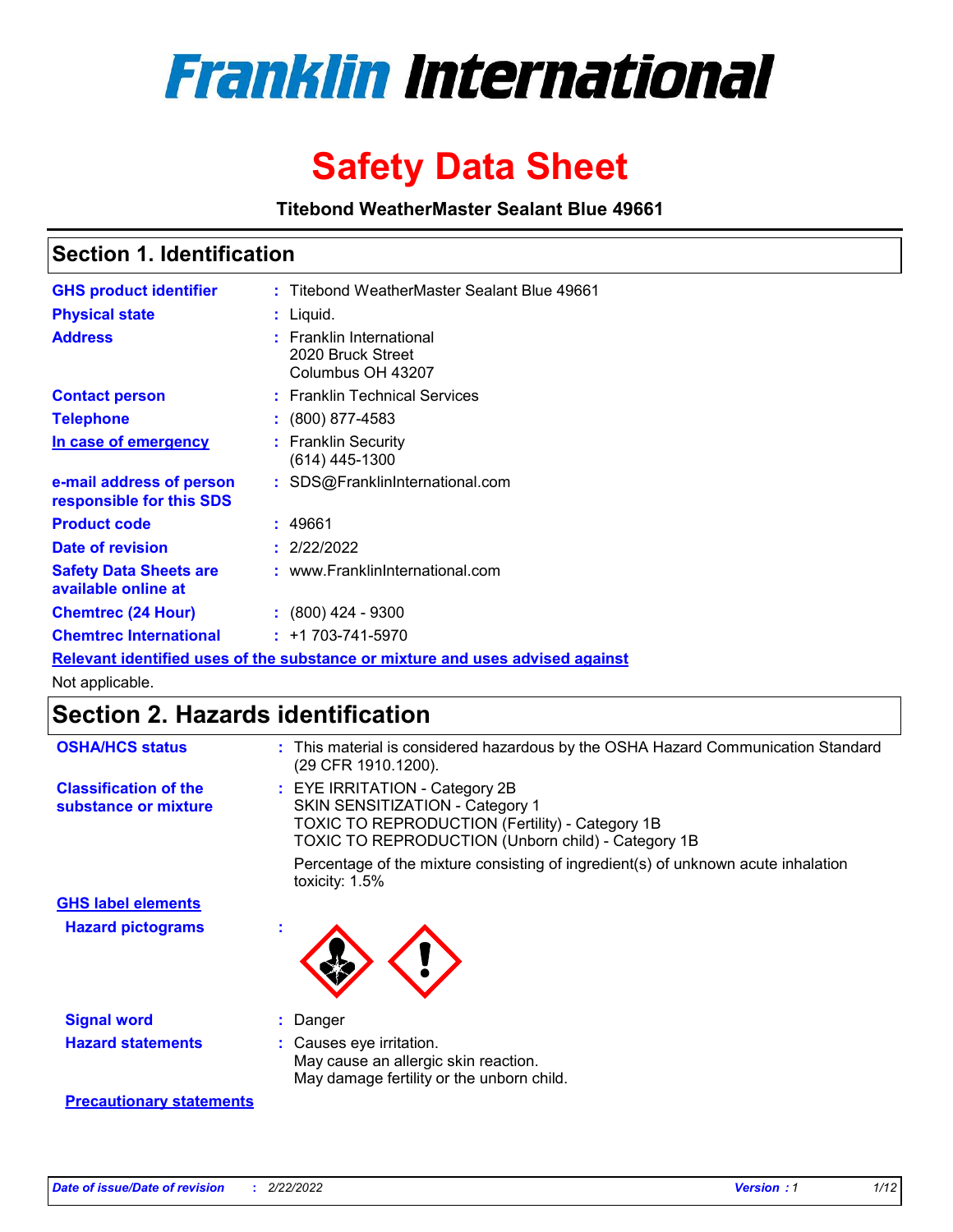### **Section 2. Hazards identification**

| <b>Prevention</b>                          | : Obtain special instructions before use. Do not handle until all safety precautions have<br>been read and understood. Wear protective gloves. Wear eye or face protection.<br>Wear protective clothing. Avoid breathing vapor. Wash hands thoroughly after handling.<br>Contaminated work clothing must not be allowed out of the workplace.                                                        |
|--------------------------------------------|------------------------------------------------------------------------------------------------------------------------------------------------------------------------------------------------------------------------------------------------------------------------------------------------------------------------------------------------------------------------------------------------------|
| <b>Response</b>                            | : IF exposed or concerned: Get medical attention. IF ON SKIN: Wash with plenty of<br>soap and water. Wash contaminated clothing before reuse. If skin irritation or rash<br>occurs: Get medical attention. IF IN EYES: Rinse cautiously with water for several<br>minutes. Remove contact lenses, if present and easy to do. Continue rinsing. If eye<br>irritation persists: Get medical attention. |
| <b>Storage</b>                             | : Store locked up.                                                                                                                                                                                                                                                                                                                                                                                   |
| <b>Disposal</b>                            | : Dispose of contents and container in accordance with all local, regional, national and<br>international regulations.                                                                                                                                                                                                                                                                               |
| <b>Hazards not otherwise</b><br>classified | : Product generates methanol during cure.                                                                                                                                                                                                                                                                                                                                                            |
|                                            |                                                                                                                                                                                                                                                                                                                                                                                                      |

### **Section 3. Composition/information on ingredients**

| <b>Substance/mixture</b><br>Mixture                  |               |                     |
|------------------------------------------------------|---------------|---------------------|
| <b>Ingredient name</b>                               | $\frac{9}{6}$ | <b>CAS number</b>   |
| 3-aminopropyltriethoxysilane<br>Dibutyltin dilaurate | ≤3<br>≤0.3    | 919-30-2<br>77-58-7 |

Any concentration shown as a range is to protect confidentiality or is due to batch variation.

**There are no additional ingredients present which, within the current knowledge of the supplier and in the concentrations applicable, are classified as hazardous to health or the environment and hence require reporting in this section.**

**Occupational exposure limits, if available, are listed in Section 8.**

### **Section 4. First aid measures**

|                     | <b>Description of necessary first aid measures</b>                                                                                                                                                                                                                                                                                                                                                                                                                                                                                                                                                                                                                                                                                                                        |  |  |  |  |
|---------------------|---------------------------------------------------------------------------------------------------------------------------------------------------------------------------------------------------------------------------------------------------------------------------------------------------------------------------------------------------------------------------------------------------------------------------------------------------------------------------------------------------------------------------------------------------------------------------------------------------------------------------------------------------------------------------------------------------------------------------------------------------------------------------|--|--|--|--|
| <b>Eye contact</b>  | : Immediately flush eyes with plenty of water, occasionally lifting the upper and lower<br>eyelids. Check for and remove any contact lenses. Continue to rinse for at least 10<br>minutes. If irritation persists, get medical attention.                                                                                                                                                                                                                                                                                                                                                                                                                                                                                                                                 |  |  |  |  |
| <b>Inhalation</b>   | : Remove victim to fresh air and keep at rest in a position comfortable for breathing. If<br>not breathing, if breathing is irregular or if respiratory arrest occurs, provide artificial<br>respiration or oxygen by trained personnel. It may be dangerous to the person providing<br>aid to give mouth-to-mouth resuscitation. Get medical attention. If unconscious, place<br>in recovery position and get medical attention immediately. Maintain an open airway.<br>Loosen tight clothing such as a collar, tie, belt or waistband. In case of inhalation of<br>decomposition products in a fire, symptoms may be delayed. The exposed person may<br>need to be kept under medical surveillance for 48 hours.                                                       |  |  |  |  |
| <b>Skin contact</b> | : Wash with plenty of soap and water. Remove contaminated clothing and shoes. Wash<br>contaminated clothing thoroughly with water before removing it, or wear gloves.<br>Continue to rinse for at least 10 minutes. Get medical attention. In the event of any<br>complaints or symptoms, avoid further exposure. Wash clothing before reuse. Clean<br>shoes thoroughly before reuse.                                                                                                                                                                                                                                                                                                                                                                                     |  |  |  |  |
| <b>Ingestion</b>    | : Wash out mouth with water. Remove dentures if any. Remove victim to fresh air and<br>keep at rest in a position comfortable for breathing. If material has been swallowed and<br>the exposed person is conscious, give small quantities of water to drink. Stop if the<br>exposed person feels sick as vomiting may be dangerous. Do not induce vomiting<br>unless directed to do so by medical personnel. If vomiting occurs, the head should be<br>kept low so that vomit does not enter the lungs. Get medical attention. Never give<br>anything by mouth to an unconscious person. If unconscious, place in recovery position<br>and get medical attention immediately. Maintain an open airway. Loosen tight clothing<br>such as a collar, tie, belt or waistband. |  |  |  |  |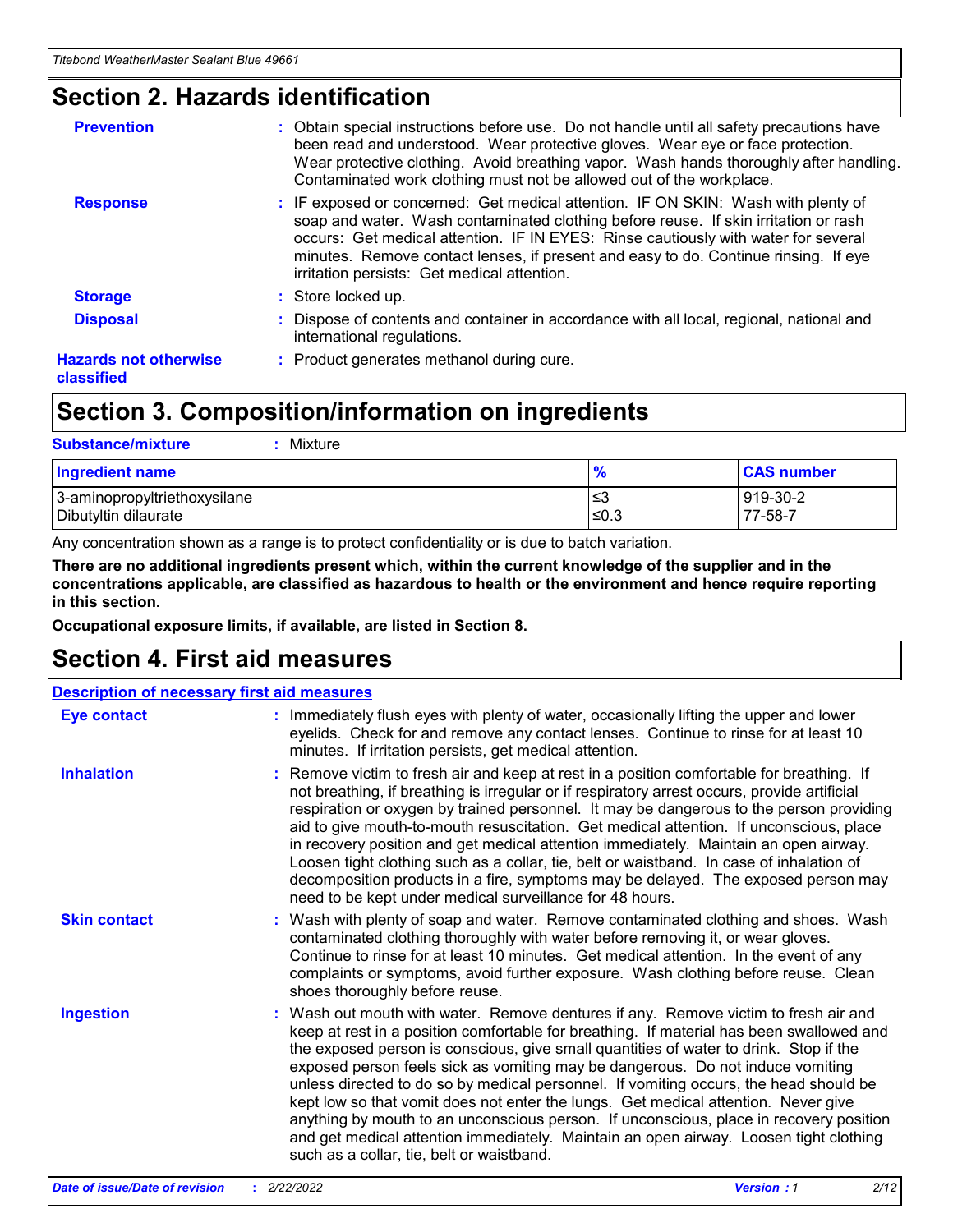## **Section 4. First aid measures**

| Most important symptoms/effects, acute and delayed |                                                                                                                                                                                                                                                                                                                                                                                                                 |
|----------------------------------------------------|-----------------------------------------------------------------------------------------------------------------------------------------------------------------------------------------------------------------------------------------------------------------------------------------------------------------------------------------------------------------------------------------------------------------|
| <b>Potential acute health effects</b>              |                                                                                                                                                                                                                                                                                                                                                                                                                 |
| <b>Eye contact</b>                                 | : May cause eye irritation.                                                                                                                                                                                                                                                                                                                                                                                     |
| <b>Inhalation</b>                                  | : No known significant effects or critical hazards.                                                                                                                                                                                                                                                                                                                                                             |
| <b>Skin contact</b>                                | : May cause skin irritation.                                                                                                                                                                                                                                                                                                                                                                                    |
| <b>Ingestion</b>                                   | : No known significant effects or critical hazards.                                                                                                                                                                                                                                                                                                                                                             |
| <b>Over-exposure signs/symptoms</b>                |                                                                                                                                                                                                                                                                                                                                                                                                                 |
| <b>Eye contact</b>                                 | : Adverse symptoms may include the following:<br>irritation<br>watering<br>redness                                                                                                                                                                                                                                                                                                                              |
| <b>Inhalation</b>                                  | : Adverse symptoms may include the following:<br>reduced fetal weight<br>increase in fetal deaths<br>skeletal malformations                                                                                                                                                                                                                                                                                     |
| <b>Skin contact</b>                                | : Adverse symptoms may include the following:<br>irritation<br>redness<br>reduced fetal weight<br>increase in fetal deaths<br>skeletal malformations                                                                                                                                                                                                                                                            |
| <b>Ingestion</b>                                   | : Adverse symptoms may include the following:<br>reduced fetal weight<br>increase in fetal deaths<br>skeletal malformations                                                                                                                                                                                                                                                                                     |
|                                                    | <b>Indication of immediate medical attention and special treatment needed, if necessary</b>                                                                                                                                                                                                                                                                                                                     |
| <b>Notes to physician</b>                          | : In case of inhalation of decomposition products in a fire, symptoms may be delayed.<br>The exposed person may need to be kept under medical surveillance for 48 hours.                                                                                                                                                                                                                                        |
| <b>Specific treatments</b>                         | : No specific treatment.                                                                                                                                                                                                                                                                                                                                                                                        |
| <b>Protection of first-aiders</b>                  | : No action shall be taken involving any personal risk or without suitable training. If it is<br>suspected that fumes are still present, the rescuer should wear an appropriate mask or<br>self-contained breathing apparatus. It may be dangerous to the person providing aid to<br>give mouth-to-mouth resuscitation. Wash contaminated clothing thoroughly with water<br>before removing it, or wear gloves. |

**See toxicological information (Section 11)**

### **Section 5. Fire-fighting measures**

| <b>Extinguishing media</b>                             |                                                                                                                                                                                                     |
|--------------------------------------------------------|-----------------------------------------------------------------------------------------------------------------------------------------------------------------------------------------------------|
| <b>Suitable extinguishing</b><br>media                 | : Use an extinguishing agent suitable for the surrounding fire.                                                                                                                                     |
| <b>Unsuitable extinguishing</b><br>media               | : None known.                                                                                                                                                                                       |
| <b>Specific hazards arising</b><br>from the chemical   | : In a fire or if heated, a pressure increase will occur and the container may burst.                                                                                                               |
| <b>Hazardous thermal</b><br>decomposition products     | : Decomposition products may include the following materials:<br>carbon dioxide<br>carbon monoxide<br>nitrogen oxides<br>metal oxide/oxides                                                         |
| <b>Special protective actions</b><br>for fire-fighters | : Promptly isolate the scene by removing all persons from the vicinity of the incident if<br>there is a fire. No action shall be taken involving any personal risk or without suitable<br>training. |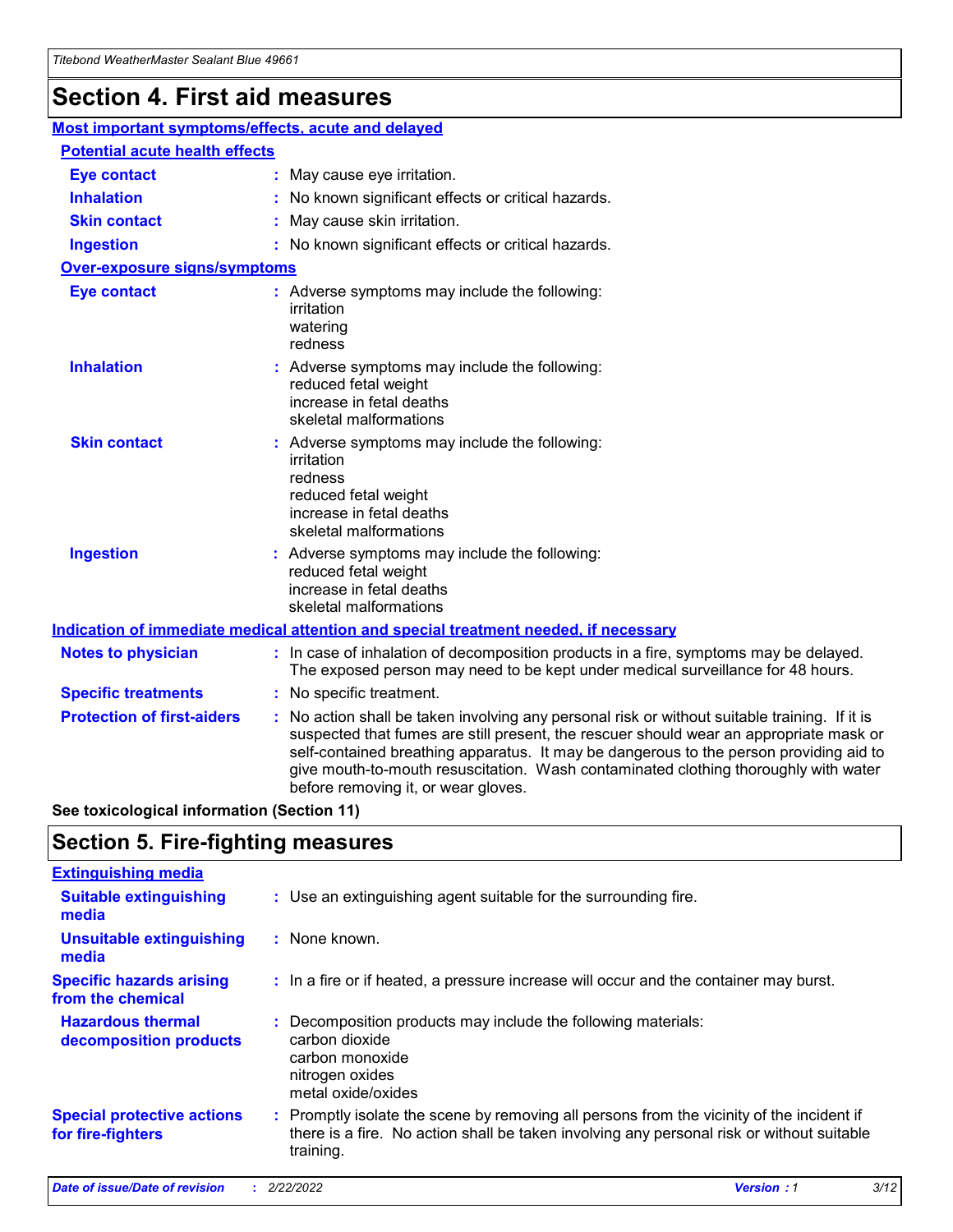### **Section 5. Fire-fighting measures**

**Special protective equipment for fire-fighters** Fire-fighters should wear appropriate protective equipment and self-contained breathing **:** apparatus (SCBA) with a full face-piece operated in positive pressure mode.

### **Section 6. Accidental release measures**

#### **Personal precautions, protective equipment and emergency procedures**

| For non-emergency<br>personnel                               | : No action shall be taken involving any personal risk or without suitable training.<br>Evacuate surrounding areas. Keep unnecessary and unprotected personnel from<br>entering. Do not touch or walk through spilled material. Avoid breathing vapor or mist.<br>Provide adequate ventilation. Wear appropriate respirator when ventilation is<br>inadequate. Put on appropriate personal protective equipment.                                                                                                                                                                                                                                                                                             |
|--------------------------------------------------------------|--------------------------------------------------------------------------------------------------------------------------------------------------------------------------------------------------------------------------------------------------------------------------------------------------------------------------------------------------------------------------------------------------------------------------------------------------------------------------------------------------------------------------------------------------------------------------------------------------------------------------------------------------------------------------------------------------------------|
|                                                              | For emergency responders : If specialized clothing is required to deal with the spillage, take note of any information in<br>Section 8 on suitable and unsuitable materials. See also the information in "For non-<br>emergency personnel".                                                                                                                                                                                                                                                                                                                                                                                                                                                                  |
| <b>Environmental precautions</b>                             | : Avoid dispersal of spilled material and runoff and contact with soil, waterways, drains<br>and sewers. Inform the relevant authorities if the product has caused environmental<br>pollution (sewers, waterways, soil or air).                                                                                                                                                                                                                                                                                                                                                                                                                                                                              |
| <b>Methods and materials for containment and cleaning up</b> |                                                                                                                                                                                                                                                                                                                                                                                                                                                                                                                                                                                                                                                                                                              |
| <b>Small spill</b>                                           | : Stop leak if without risk. Move containers from spill area. Dilute with water and mop up<br>if water-soluble. Alternatively, or if water-insoluble, absorb with an inert dry material and<br>place in an appropriate waste disposal container. Dispose of via a licensed waste<br>disposal contractor.                                                                                                                                                                                                                                                                                                                                                                                                     |
| <b>Large spill</b>                                           | : Stop leak if without risk. Move containers from spill area. Approach release from<br>upwind. Prevent entry into sewers, water courses, basements or confined areas. Wash<br>spillages into an effluent treatment plant or proceed as follows. Contain and collect<br>spillage with non-combustible, absorbent material e.g. sand, earth, vermiculite or<br>diatomaceous earth and place in container for disposal according to local regulations<br>(see Section 13). Dispose of via a licensed waste disposal contractor. Contaminated<br>absorbent material may pose the same hazard as the spilled product. Note: see<br>Section 1 for emergency contact information and Section 13 for waste disposal. |

### **Section 7. Handling and storage**

| <b>Precautions for safe handling</b>                                             |                                                                                                                                                                                                                                                                                                                                                                                                                                                                                                                                                                                                                                                                                                                                                                                                                                                  |
|----------------------------------------------------------------------------------|--------------------------------------------------------------------------------------------------------------------------------------------------------------------------------------------------------------------------------------------------------------------------------------------------------------------------------------------------------------------------------------------------------------------------------------------------------------------------------------------------------------------------------------------------------------------------------------------------------------------------------------------------------------------------------------------------------------------------------------------------------------------------------------------------------------------------------------------------|
| <b>Protective measures</b>                                                       | : Put on appropriate personal protective equipment (see Section 8). Persons with a<br>history of skin sensitization problems should not be employed in any process in which<br>this product is used. Avoid exposure - obtain special instructions before use. Avoid<br>exposure during pregnancy. Do not handle until all safety precautions have been read<br>and understood. Do not get in eyes or on skin or clothing. Do not ingest. Avoid<br>breathing vapor or mist. If during normal use the material presents a respiratory hazard,<br>use only with adequate ventilation or wear appropriate respirator. Keep in the original<br>container or an approved alternative made from a compatible material, kept tightly<br>closed when not in use. Empty containers retain product residue and can be hazardous.<br>Do not reuse container. |
| <b>Advice on general</b><br>occupational hygiene                                 | : Eating, drinking and smoking should be prohibited in areas where this material is<br>handled, stored and processed. Workers should wash hands and face before eating,<br>drinking and smoking. Remove contaminated clothing and protective equipment before<br>entering eating areas. See also Section 8 for additional information on hygiene<br>measures.                                                                                                                                                                                                                                                                                                                                                                                                                                                                                    |
| <b>Conditions for safe storage,</b><br>including any<br><b>incompatibilities</b> | Store between the following temperatures: 0 to 120°C (32 to 248°F). Store in<br>accordance with local regulations. Store in original container protected from direct<br>sunlight in a dry, cool and well-ventilated area, away from incompatible materials (see<br>Section 10) and food and drink. Store locked up. Keep container tightly closed and<br>sealed until ready for use. Containers that have been opened must be carefully<br>resealed and kept upright to prevent leakage. Do not store in unlabeled containers.<br>Use appropriate containment to avoid environmental contamination. See Section 10 for<br>incompatible materials before handling or use.                                                                                                                                                                         |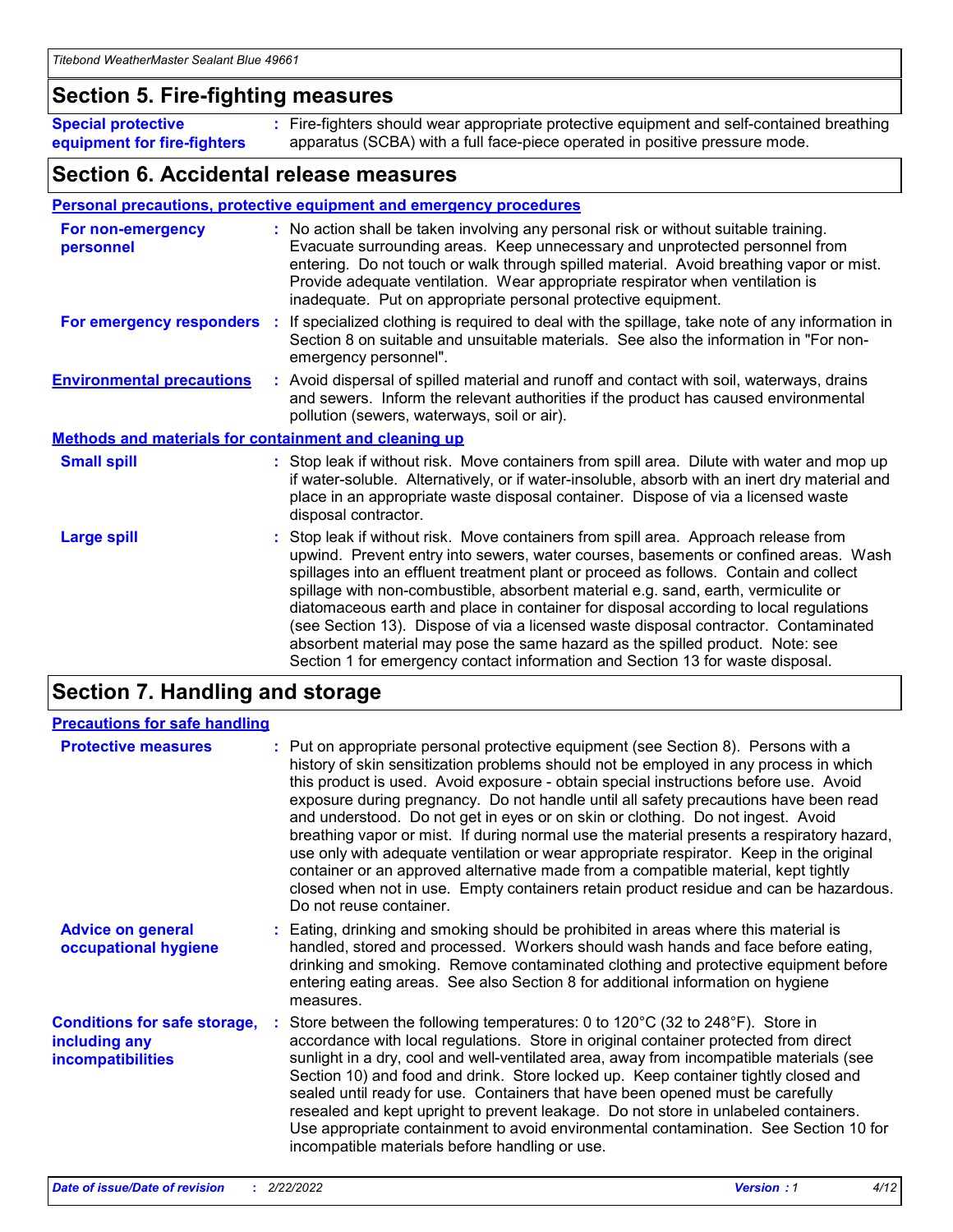## **Section 8. Exposure controls/personal protection**

#### **Control parameters**

#### **Occupational exposure limits**

| <b>Ingredient name</b>                               |    |                        | <b>Exposure limits</b>                                                                                                                                                                                                                                                                                                                                                                                                                                                                                                                                                                                                 |
|------------------------------------------------------|----|------------------------|------------------------------------------------------------------------------------------------------------------------------------------------------------------------------------------------------------------------------------------------------------------------------------------------------------------------------------------------------------------------------------------------------------------------------------------------------------------------------------------------------------------------------------------------------------------------------------------------------------------------|
| 3-aminopropyltriethoxysilane<br>Dibutyltin dilaurate |    |                        | None.<br>ACGIH TLV (United States, 3/2019). Absorbed through skin.<br>Notes: as Sn<br>TWA: 0.1 mg/m <sup>3</sup> , (as Sn) 8 hours.<br>STEL: 0.2 mg/m <sup>3</sup> , (as Sn) 15 minutes.<br>NIOSH REL (United States, 10/2016). Absorbed through skin.<br>Notes: as Sn<br>TWA: 0.1 mg/m <sup>3</sup> , (as Sn) 10 hours.<br>OSHA PEL (United States, 5/2018). Notes: as Sn<br>TWA: $0.1 \text{ mg/m}^3$ , (as Sn) 8 hours.<br>OSHA PEL 1989 (United States, 3/1989). Absorbed through skin.<br>Notes: measured as Sn<br>TWA: 0.1 mg/m <sup>3</sup> , (measured as Sn) 8 hours. Form: Organic                           |
| <b>Appropriate engineering</b><br>controls           |    |                        | : If user operations generate dust, fumes, gas, vapor or mist, use process enclosures,<br>local exhaust ventilation or other engineering controls to keep worker exposure to<br>airborne contaminants below any recommended or statutory limits.                                                                                                                                                                                                                                                                                                                                                                       |
| <b>Environmental exposure</b><br><b>controls</b>     |    |                        | Emissions from ventilation or work process equipment should be checked to ensure<br>they comply with the requirements of environmental protection legislation. In some<br>cases, fume scrubbers, filters or engineering modifications to the process equipment<br>will be necessary to reduce emissions to acceptable levels.                                                                                                                                                                                                                                                                                          |
| <b>Individual protection measures</b>                |    |                        |                                                                                                                                                                                                                                                                                                                                                                                                                                                                                                                                                                                                                        |
| <b>Hygiene measures</b>                              |    |                        | : Wash hands, forearms and face thoroughly after handling chemical products, before<br>eating, smoking and using the lavatory and at the end of the working period.<br>Appropriate techniques should be used to remove potentially contaminated clothing.<br>Contaminated work clothing should not be allowed out of the workplace. Wash<br>contaminated clothing before reusing. Ensure that eyewash stations and safety<br>showers are close to the workstation location.                                                                                                                                            |
| <b>Eye/face protection</b>                           |    |                        | : Safety eyewear complying with an approved standard should be used when a risk<br>assessment indicates this is necessary to avoid exposure to liquid splashes, mists,<br>gases or dusts. If contact is possible, the following protection should be worn, unless<br>the assessment indicates a higher degree of protection: chemical splash goggles.                                                                                                                                                                                                                                                                  |
| <b>Skin protection</b>                               |    |                        |                                                                                                                                                                                                                                                                                                                                                                                                                                                                                                                                                                                                                        |
| <b>Hand protection</b>                               |    |                        | : Chemical-resistant, impervious gloves complying with an approved standard should be<br>worn at all times when handling chemical products if a risk assessment indicates this is<br>necessary. Considering the parameters specified by the glove manufacturer, check<br>during use that the gloves are still retaining their protective properties. It should be<br>noted that the time to breakthrough for any glove material may be different for different<br>glove manufacturers. In the case of mixtures, consisting of several substances, the<br>protection time of the gloves cannot be accurately estimated. |
| <b>Body protection</b>                               |    | handling this product. | Personal protective equipment for the body should be selected based on the task being<br>performed and the risks involved and should be approved by a specialist before                                                                                                                                                                                                                                                                                                                                                                                                                                                |
| <b>Other skin protection</b>                         |    |                        | : Appropriate footwear and any additional skin protection measures should be selected<br>based on the task being performed and the risks involved and should be approved by a<br>specialist before handling this product.                                                                                                                                                                                                                                                                                                                                                                                              |
| <b>Respiratory protection</b>                        | ÷. | aspects of use.        | Based on the hazard and potential for exposure, select a respirator that meets the<br>appropriate standard or certification. Respirators must be used according to a<br>respiratory protection program to ensure proper fitting, training, and other important                                                                                                                                                                                                                                                                                                                                                         |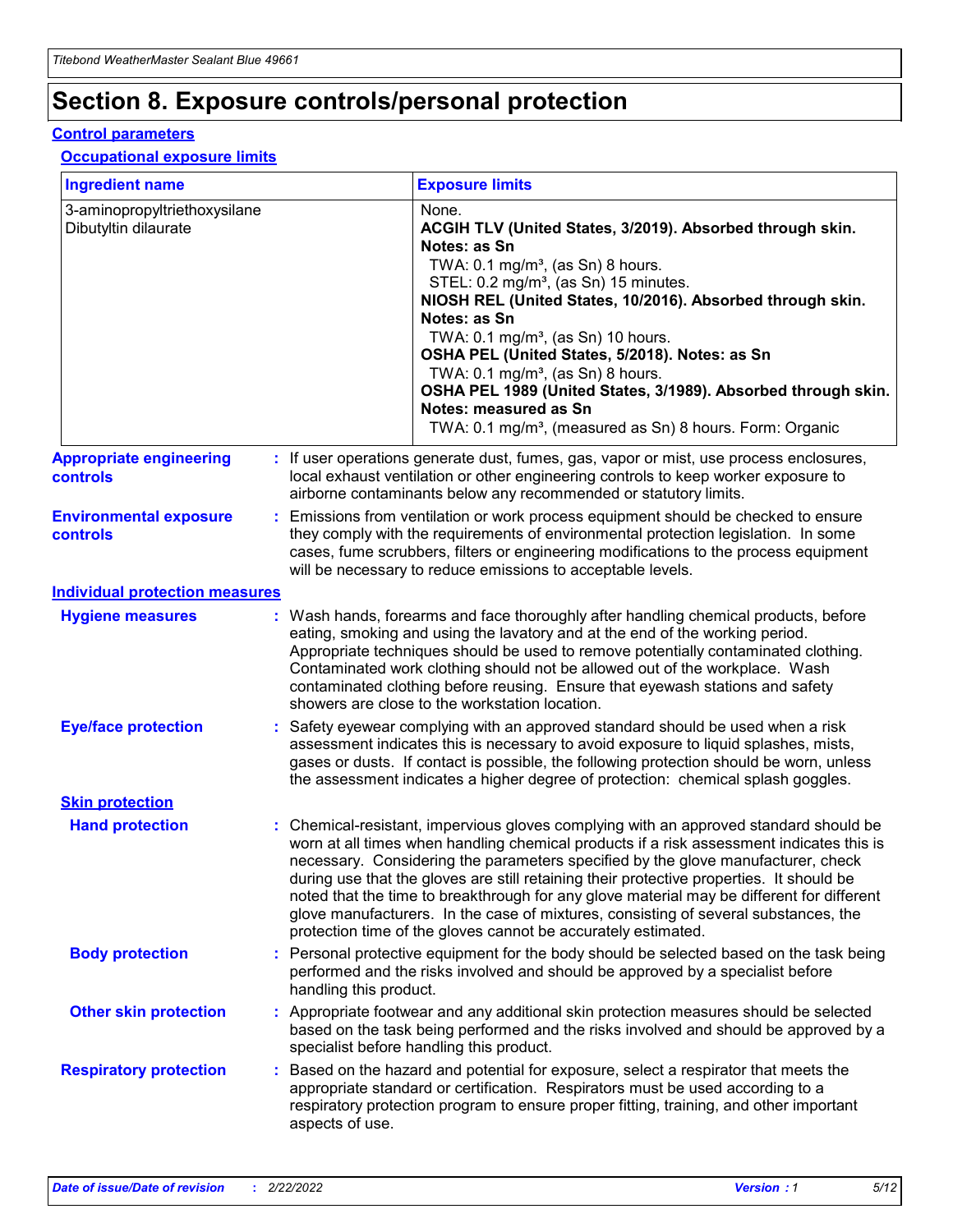### **Section 9. Physical and chemical properties**

#### **Appearance**

| <b>Physical state</b>                             | : Liquid. [Paste.]                                              |
|---------------------------------------------------|-----------------------------------------------------------------|
| <b>Color</b>                                      | $:$ Blue.                                                       |
| Odor                                              | : None [Slight]                                                 |
| <b>Odor threshold</b>                             | $:$ Not available.                                              |
| рH                                                | : Not applicable.                                               |
| <b>Melting point</b>                              | : Not available.                                                |
| <b>Boiling point</b>                              | : $>100^{\circ}$ C ( $>212^{\circ}$ F)                          |
| <b>Flash point</b>                                | : Closed cup: >200°C (>392°F) [Setaflash.]                      |
| <b>Evaporation rate</b>                           | $:$ <1 (butyl acetate = 1)                                      |
| <b>Flammability (solid, gas)</b>                  | : Not available.                                                |
| Lower and upper explosive<br>(flammable) limits   | : Not available.                                                |
| <b>VOC (less water, less</b><br>exempt solvents)  | $: 0$ g/l                                                       |
| <b>Volatility</b>                                 | $: 0\%$ (w/w)                                                   |
| <b>Vapor density</b>                              | : Not available.                                                |
| <b>Relative density</b>                           | : 1.4329                                                        |
| <b>Solubility</b>                                 | Insoluble in the following materials: cold water and hot water. |
| <b>Solubility in water</b>                        | : Not available.                                                |
| <b>Partition coefficient: n-</b><br>octanol/water | $:$ Not available.                                              |
| <b>Auto-ignition temperature</b>                  | $:$ Not available.                                              |
| <b>Decomposition temperature</b>                  | : Not available.                                                |
| <b>Viscosity</b>                                  | : Not available.                                                |

### **Section 10. Stability and reactivity**

| <b>Reactivity</b>                            | : No specific test data related to reactivity available for this product or its ingredients.            |
|----------------------------------------------|---------------------------------------------------------------------------------------------------------|
| <b>Chemical stability</b>                    | : The product is stable.                                                                                |
| <b>Possibility of hazardous</b><br>reactions | : Under normal conditions of storage and use, hazardous reactions will not occur.                       |
| <b>Conditions to avoid</b>                   | : No specific data.                                                                                     |
| <b>Incompatible materials</b>                | : No specific data.                                                                                     |
| <b>Hazardous decomposition</b><br>products   | Under normal conditions of storage and use, hazardous decomposition products should<br>not be produced. |

### **Section 11. Toxicological information**

### **Information on toxicological effects**

#### **Acute toxicity**

| <b>Product/ingredient name</b> | <b>Result</b>           | <b>Species</b> | <b>Dose</b>                | <b>Exposure</b> |
|--------------------------------|-------------------------|----------------|----------------------------|-----------------|
| 3-aminopropyltriethoxysilane   | <b>ILD50 Dermal</b>     | Rabbit         | 4.29 g/kg                  |                 |
| Dibutyltin dilaurate           | ILD50 Oral<br>LD50 Oral | Rat<br>Rat     | $1.57$ g/kg<br>175 $mg/kg$ |                 |
|                                |                         |                |                            |                 |

**Irritation/Corrosion**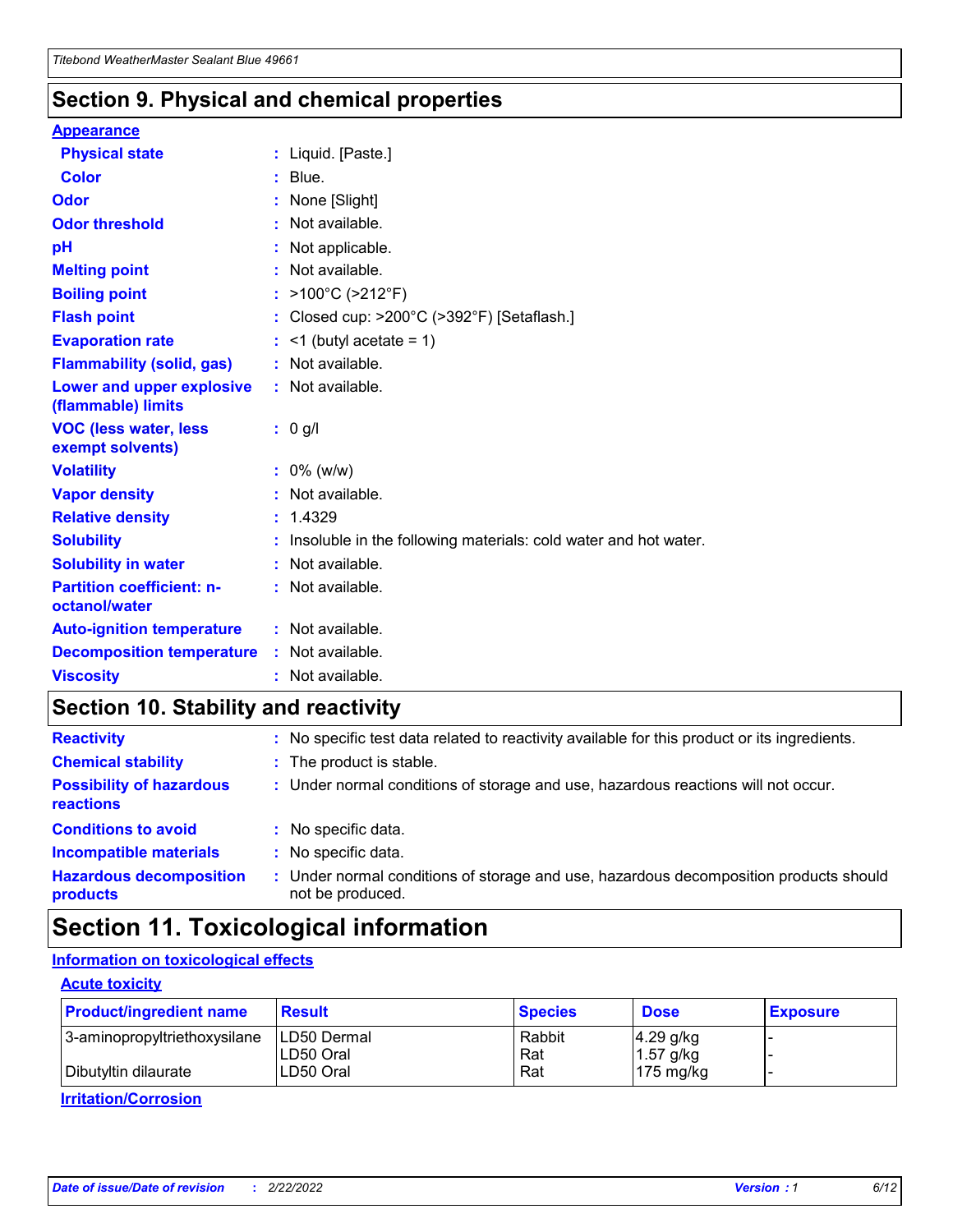## **Section 11. Toxicological information**

| <b>Product/ingredient name</b> | <b>Result</b>            | <b>Species</b> | <b>Score</b> | <b>Exposure</b>           | <b>Observation</b> |
|--------------------------------|--------------------------|----------------|--------------|---------------------------|--------------------|
| 3-aminopropyltriethoxysilane   | Eyes - Mild irritant     | Rabbit         |              | $100$ mg                  |                    |
|                                | Eyes - Severe irritant   | Rabbit         |              | 24 hours 750              |                    |
|                                |                          |                |              | ug                        |                    |
|                                | Skin - Severe irritant   | Rabbit         |              | 24 hours 5                | -                  |
| Dibutyltin dilaurate           | Eyes - Moderate irritant | Rabbit         |              | mq<br><b>24 hours 100</b> |                    |
|                                |                          |                |              | mg                        |                    |
|                                | Skin - Severe irritant   | Rabbit         |              | 500 mg                    |                    |

#### **Sensitization**

Not available.

#### **Mutagenicity**

Not available.

#### **Carcinogenicity**

Not available.

#### **Reproductive toxicity**

Not available.

#### **Teratogenicity**

Not available.

#### **Specific target organ toxicity (single exposure)**

Not available.

#### **Specific target organ toxicity (repeated exposure)**

| <b>Name</b>                                                                  |                                                                                                                             | <b>Category</b> | <b>Route of</b><br>exposure  | <b>Target organs</b> |
|------------------------------------------------------------------------------|-----------------------------------------------------------------------------------------------------------------------------|-----------------|------------------------------|----------------------|
| Dibutyltin dilaurate                                                         |                                                                                                                             | Category 1      | $\qquad \qquad \blacksquare$ | respiratory system   |
| <b>Aspiration hazard</b><br>Not available.                                   |                                                                                                                             |                 |                              |                      |
| <b>Information on the likely</b><br>routes of exposure                       | : Not available.                                                                                                            |                 |                              |                      |
| <b>Potential acute health effects</b>                                        |                                                                                                                             |                 |                              |                      |
| <b>Eye contact</b>                                                           | : May cause eye irritation.                                                                                                 |                 |                              |                      |
| <b>Inhalation</b>                                                            | : No known significant effects or critical hazards.                                                                         |                 |                              |                      |
| <b>Skin contact</b>                                                          | : May cause skin irritation.                                                                                                |                 |                              |                      |
| <b>Ingestion</b>                                                             | : No known significant effects or critical hazards.                                                                         |                 |                              |                      |
| Symptoms related to the physical, chemical and toxicological characteristics |                                                                                                                             |                 |                              |                      |
| <b>Eye contact</b>                                                           | : Adverse symptoms may include the following:<br>irritation<br>watering<br>redness                                          |                 |                              |                      |
| <b>Inhalation</b>                                                            | : Adverse symptoms may include the following:<br>reduced fetal weight<br>increase in fetal deaths<br>skeletal malformations |                 |                              |                      |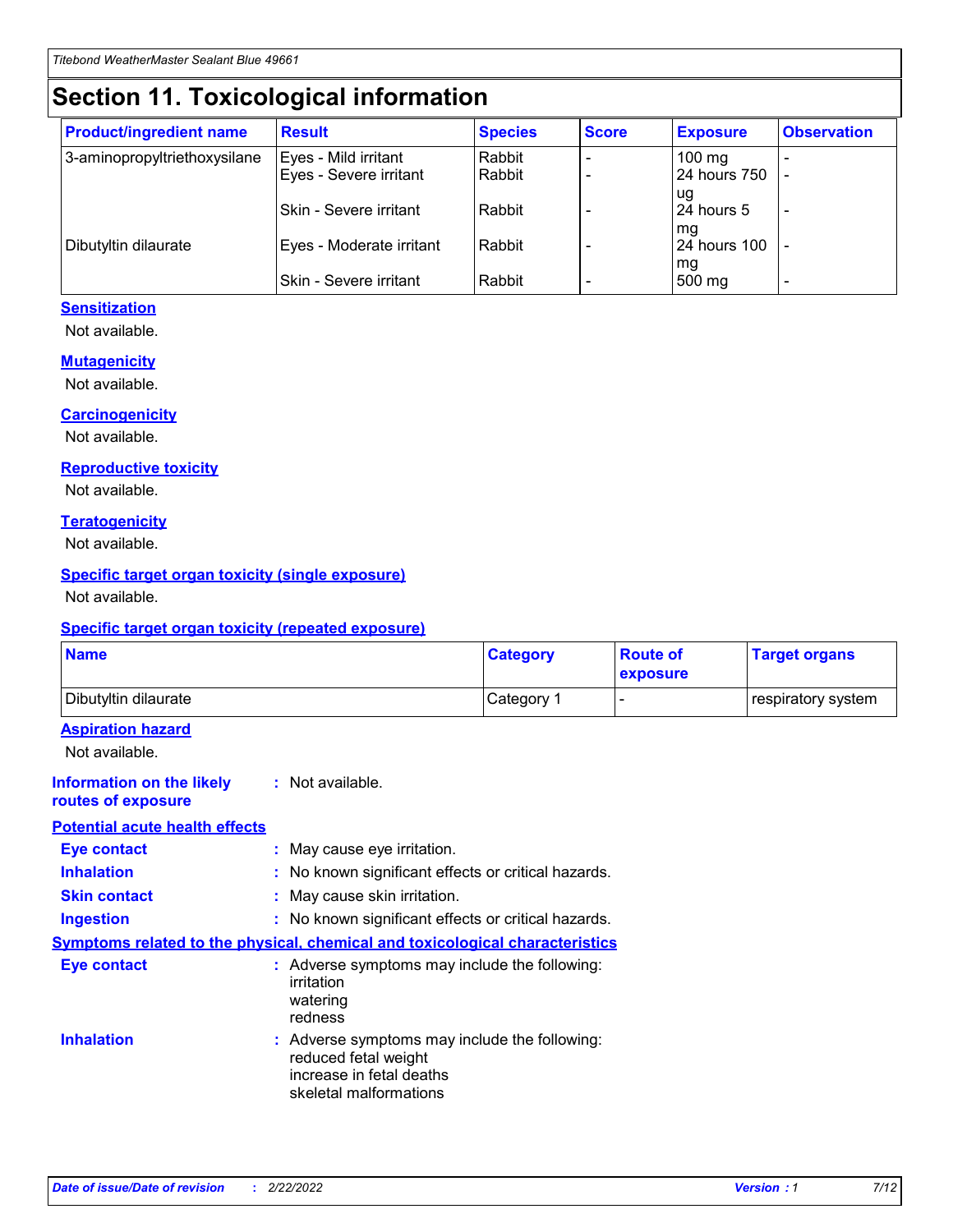## **Section 11. Toxicological information**

| <b>Skin contact</b>                     | : Adverse symptoms may include the following:<br>irritation<br>redness<br>reduced fetal weight<br>increase in fetal deaths<br>skeletal malformations |
|-----------------------------------------|------------------------------------------------------------------------------------------------------------------------------------------------------|
| <b>Ingestion</b>                        | : Adverse symptoms may include the following:<br>reduced fetal weight<br>increase in fetal deaths<br>skeletal malformations                          |
|                                         | Delayed and immediate effects and also chronic effects from short and long term exposure                                                             |
| <b>Short term exposure</b>              |                                                                                                                                                      |
| <b>Potential immediate</b><br>effects   | : Not available.                                                                                                                                     |
| <b>Potential delayed effects</b>        | : Not available.                                                                                                                                     |
| <b>Long term exposure</b>               |                                                                                                                                                      |
| <b>Potential immediate</b><br>effects   | : Not available.                                                                                                                                     |
| <b>Potential delayed effects</b>        | : Not available.                                                                                                                                     |
| <b>Potential chronic health effects</b> |                                                                                                                                                      |
| Not available.                          |                                                                                                                                                      |
| <b>General</b>                          | : Once sensitized, a severe allergic reaction may occur when subsequently exposed to<br>very low levels.                                             |
| <b>Carcinogenicity</b>                  | : No known significant effects or critical hazards.                                                                                                  |
| <b>Mutagenicity</b>                     | No known significant effects or critical hazards.                                                                                                    |
| <b>Teratogenicity</b>                   | May damage the unborn child.                                                                                                                         |
| <b>Developmental effects</b>            | No known significant effects or critical hazards.                                                                                                    |
| <b>Fertility effects</b>                | : May damage fertility.                                                                                                                              |
| <b>Numerical measures of toxicity</b>   |                                                                                                                                                      |
| <b>Acute toxicity estimates</b>         |                                                                                                                                                      |
|                                         |                                                                                                                                                      |

Not available.

## **Section 12. Ecological information**

#### **Toxicity**

| <b>Product/ingredient name</b> | <b>Result</b>                     | <b>Species</b>                       | <b>Exposure</b> |
|--------------------------------|-----------------------------------|--------------------------------------|-----------------|
| Dibutyltin dilaurate           | Chronic EC10 > 2 mg/l Fresh water | Algae - Scenedesmus<br>I subspicatus | l 96 hours      |

#### **Persistence and degradability**

| <b>Product/ingredient name</b> | Test                                                                           | <b>Result</b>  |                   | <b>Dose</b> | <b>Inoculum</b>         |
|--------------------------------|--------------------------------------------------------------------------------|----------------|-------------------|-------------|-------------------------|
| Dibutyltin dilaurate           | OECD 301F<br>Ready<br>Biodegradability -<br>Manometric<br>Respirometry<br>Test | 23 % - 28 days |                   |             |                         |
| <b>Product/ingredient name</b> | <b>Aquatic half-life</b>                                                       |                | <b>Photolysis</b> |             | <b>Biodegradability</b> |
| Dibutyltin dilaurate           |                                                                                |                |                   |             | Inherent                |

#### **Bioaccumulative potential**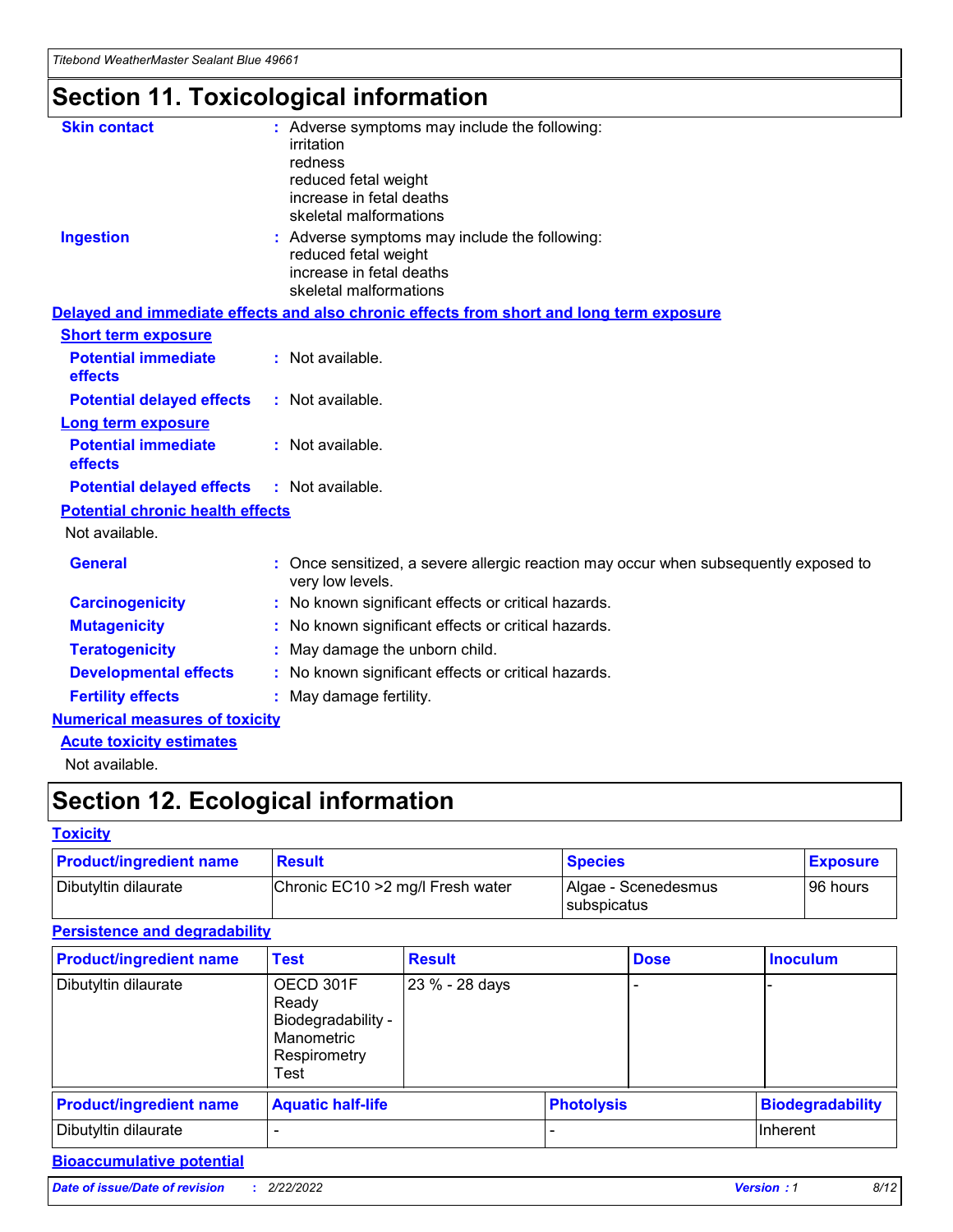## **Section 12. Ecological information**

| <b>Product/ingredient name</b>                       | ∣LoqP <sub>ow</sub> | <b>BCF</b>  | <b>Potential</b> |
|------------------------------------------------------|---------------------|-------------|------------------|
| 3-aminopropyltriethoxysilane<br>Dibutyltin dilaurate | 1.1<br>4.44         | 3.4<br>2.91 | low<br>low       |

#### **Mobility in soil**

| <b>Soil/water partition</b><br>coefficient (K <sub>oc</sub> ) | : Not available.                                    |
|---------------------------------------------------------------|-----------------------------------------------------|
| <b>Other adverse effects</b>                                  | : No known significant effects or critical hazards. |

### **Section 13. Disposal considerations**

**Disposal methods :**

The generation of waste should be avoided or minimized wherever possible. Disposal of this product, solutions and any by-products should at all times comply with the requirements of environmental protection and waste disposal legislation and any regional local authority requirements. Dispose of surplus and non-recyclable products via a licensed waste disposal contractor. Waste should not be disposed of untreated to the sewer unless fully compliant with the requirements of all authorities with jurisdiction. Waste packaging should be recycled. Incineration or landfill should only be considered when recycling is not feasible. This material and its container must be disposed of in a safe way. Care should be taken when handling emptied containers that have not been cleaned or rinsed out. Empty containers or liners may retain some product residues. Avoid dispersal of spilled material and runoff and contact with soil, waterways, drains and sewers.

### **Section 14. Transport information**

|                                      | <b>DOT</b><br><b>Classification</b> | <b>TDG</b><br><b>Classification</b> | <b>Mexico</b><br><b>Classification</b> | <b>ADR/RID</b> | <b>IMDG</b>              | <b>IATA</b>              |
|--------------------------------------|-------------------------------------|-------------------------------------|----------------------------------------|----------------|--------------------------|--------------------------|
| <b>UN number</b>                     | Not regulated.                      | Not regulated.                      | Not regulated.                         | Not regulated. | Not regulated.           | Not regulated.           |
| <b>UN proper</b><br>shipping name    | $\blacksquare$                      |                                     |                                        |                |                          |                          |
| <b>Transport</b><br>hazard class(es) | $\blacksquare$                      | $\overline{\phantom{a}}$            | $\blacksquare$                         | $\blacksquare$ | $\overline{\phantom{a}}$ | $\blacksquare$           |
| <b>Packing group</b>                 | $\overline{\phantom{a}}$            | $\overline{\phantom{0}}$            | $\overline{\phantom{a}}$               | -              | $\overline{\phantom{0}}$ | $\overline{\phantom{a}}$ |
| <b>Environmental</b><br>hazards      | No.                                 | No.                                 | No.                                    | No.            | No.                      | No.                      |

### **Section 15. Regulatory information**

#### **U.S. Federal regulations**

#### **SARA 302/304**

#### **Composition/information on ingredients**

No products were found.

**SARA 304 RQ :** Not applicable.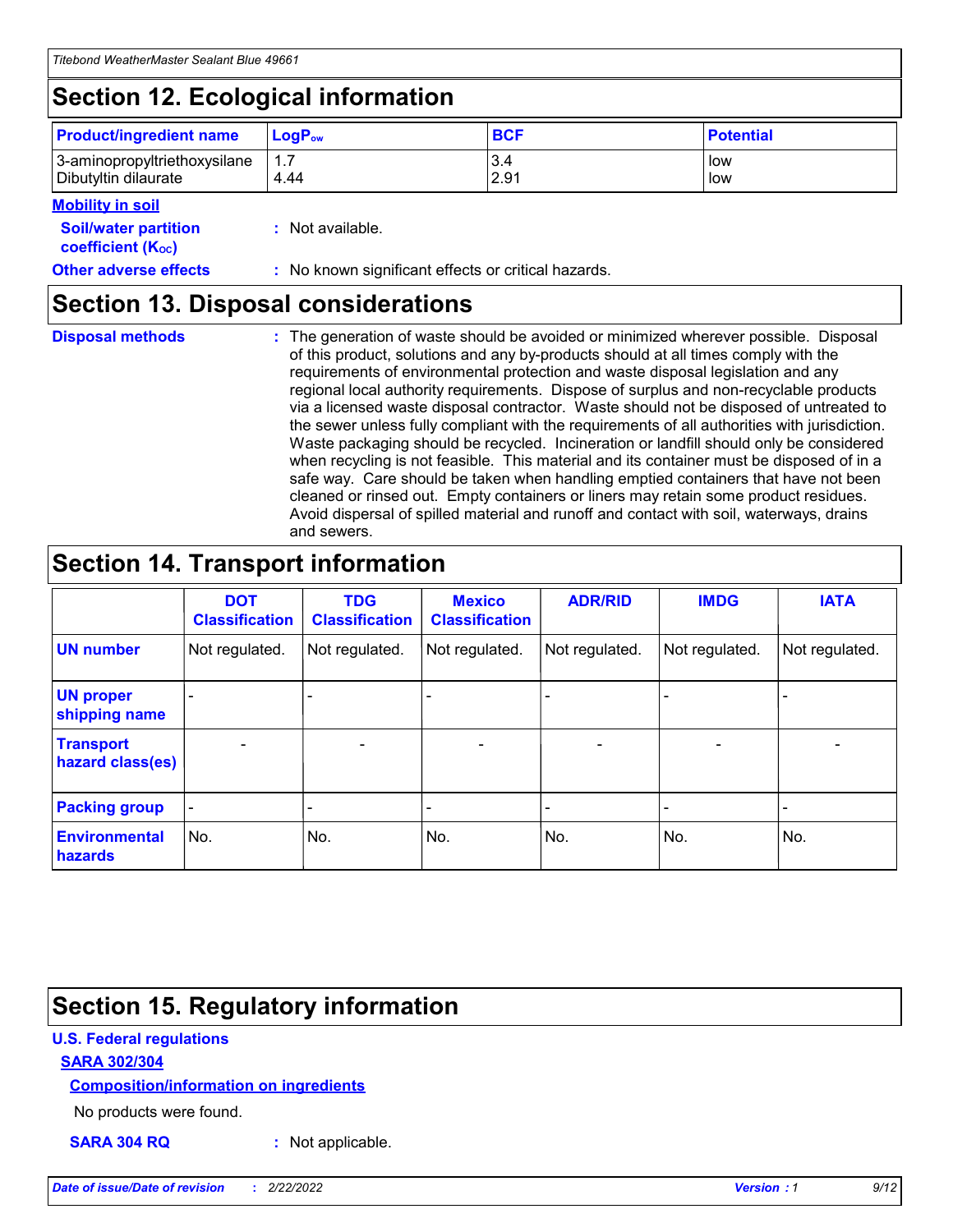## **Section 15. Regulatory information**

#### **SARA 311/312**

**Classification :** EYE IRRITATION - Category 2B SKIN SENSITIZATION - Category 1 TOXIC TO REPRODUCTION (Fertility) - Category 1B TOXIC TO REPRODUCTION (Unborn child) - Category 1B

#### **Composition/information on ingredients**

| <b>Name</b>                  | $\frac{9}{6}$ | <b>Classification</b>                                                                                            |
|------------------------------|---------------|------------------------------------------------------------------------------------------------------------------|
| 3-aminopropyltriethoxysilane | $\leq$ 3      | <b>FLAMMABLE LIQUIDS - Category 4</b><br><b>ACUTE TOXICITY (oral) - Category 4</b>                               |
|                              |               | SKIN IRRITATION - Category 2<br>EYE IRRITATION - Category 2A                                                     |
| Dibutyltin dilaurate         | ≤0.3          | ACUTE TOXICITY (oral) - Category 3<br>SKIN CORROSION - Category 1C                                               |
|                              |               | SERIOUS EYE DAMAGE - Category 1<br>SKIN SENSITIZATION - Category 1<br><b>GERM CELL MUTAGENICITY - Category 2</b> |
|                              |               | TOXIC TO REPRODUCTION (Fertility) - Category 1B<br>TOXIC TO REPRODUCTION (Unborn child) - Category 1B            |
|                              |               | SPECIFIC TARGET ORGAN TOXICITY (REPEATED<br>EXPOSURE) (respiratory system) - Category 1                          |

#### **State regulations**

| <b>Massachusetts</b> | : None of the components are listed. |
|----------------------|--------------------------------------|
| <b>New York</b>      | : None of the components are listed. |
| <b>New Jersey</b>    | : None of the components are listed. |
| <b>Pennsylvania</b>  | : None of the components are listed. |

#### **California Prop. 65**

**A** WARNING: This product can expose you to methanol, which is known to the State of California to cause birth defects or other reproductive harm. For more information go to www.P65Warnings.ca.gov.

| <b>Ingredient name</b> | No significant risk Maximum<br>level | acceptable dosage<br>level |
|------------------------|--------------------------------------|----------------------------|
| methanol               |                                      | Yes.                       |

#### **International regulations**

**Chemical Weapon Convention List Schedules I, II & III Chemicals** Not listed.

#### **Montreal Protocol**

Not listed.

**Stockholm Convention on Persistent Organic Pollutants**

Not listed.

### **UNECE Aarhus Protocol on POPs and Heavy Metals**

Not listed.

#### **Inventory list**

### **China :** All components are listed or exempted.

**United States TSCA 8(b) inventory :** All components are active or exempted.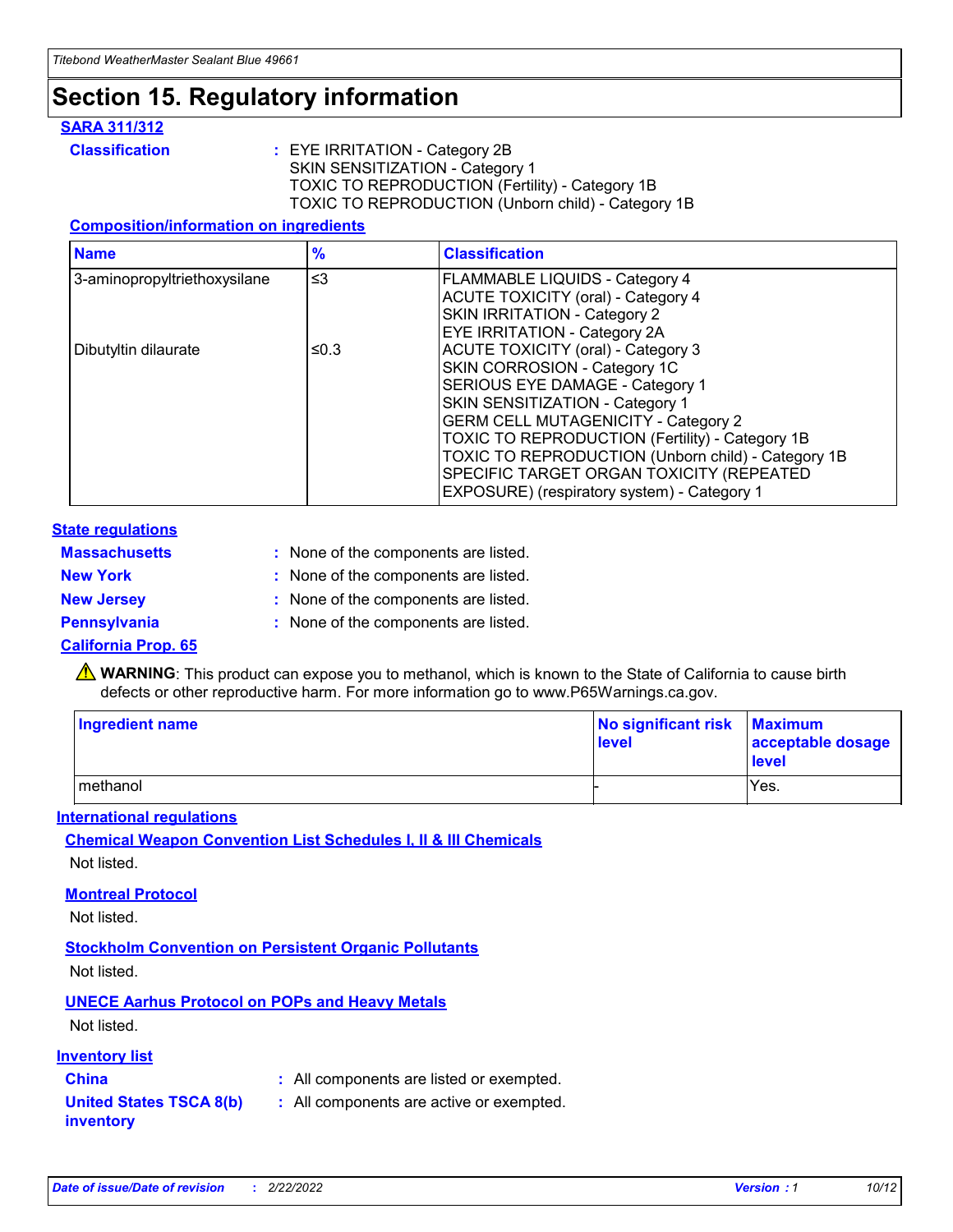## **Section 16. Other information**

**Hazardous Material Information System (U.S.A.)**



**Caution: HMIS® ratings are based on a 0-4 rating scale, with 0 representing minimal hazards or risks, and 4 representing significant hazards or risks. Although HMIS® ratings and the associated label are not required on SDSs or products leaving a facility under 29 CFR 1910.1200, the preparer may choose to provide them. HMIS® ratings are to be used with a fully implemented HMIS® program. HMIS® is a registered trademark and service mark of the American Coatings Association, Inc.**

**The customer is responsible for determining the PPE code for this material. For more information on HMIS® Personal Protective Equipment (PPE) codes, consult the HMIS® Implementation Manual.**

#### **National Fire Protection Association (U.S.A.)**



**Reprinted with permission from NFPA 704-2001, Identification of the Hazards of Materials for Emergency Response Copyright ©1997, National Fire Protection Association, Quincy, MA 02269. This reprinted material is not the complete and official position of the National Fire Protection Association, on the referenced subject which is represented only by the standard in its entirety.**

**Copyright ©2001, National Fire Protection Association, Quincy, MA 02269. This warning system is intended to be interpreted and applied only by properly trained individuals to identify fire, health and reactivity hazards of chemicals. The user is referred to certain limited number of chemicals with recommended classifications in NFPA 49 and NFPA 325, which would be used as a guideline only. Whether the chemicals are classified by NFPA or not, anyone using the 704 systems to classify chemicals does so at their own risk.**

#### **Procedure used to derive the classification**

| <b>Classification</b>                                                                                                     |                                                                                                                                                                                                                                                                                                                                                                                                                                                                                                                                                                          | <b>Justification</b>                                                     |
|---------------------------------------------------------------------------------------------------------------------------|--------------------------------------------------------------------------------------------------------------------------------------------------------------------------------------------------------------------------------------------------------------------------------------------------------------------------------------------------------------------------------------------------------------------------------------------------------------------------------------------------------------------------------------------------------------------------|--------------------------------------------------------------------------|
| <b>EYE IRRITATION - Category 2B</b><br>SKIN SENSITIZATION - Category 1<br>TOXIC TO REPRODUCTION (Fertility) - Category 1B | TOXIC TO REPRODUCTION (Unborn child) - Category 1B                                                                                                                                                                                                                                                                                                                                                                                                                                                                                                                       | Expert judgment<br>Expert judgment<br>Expert judgment<br>Expert judgment |
| <b>History</b>                                                                                                            |                                                                                                                                                                                                                                                                                                                                                                                                                                                                                                                                                                          |                                                                          |
| <b>Date of printing</b>                                                                                                   | : 4/22/2022                                                                                                                                                                                                                                                                                                                                                                                                                                                                                                                                                              |                                                                          |
| Date of issue/Date of<br>revision                                                                                         | : 2/22/2022                                                                                                                                                                                                                                                                                                                                                                                                                                                                                                                                                              |                                                                          |
| Date of previous issue                                                                                                    | : No previous validation                                                                                                                                                                                                                                                                                                                                                                                                                                                                                                                                                 |                                                                          |
| <b>Version</b>                                                                                                            | $\therefore$ 1                                                                                                                                                                                                                                                                                                                                                                                                                                                                                                                                                           |                                                                          |
| <b>Key to abbreviations</b>                                                                                               | $\therefore$ ATE = Acute Toxicity Estimate<br><b>BCF</b> = Bioconcentration Factor<br>GHS = Globally Harmonized System of Classification and Labelling of Chemicals<br>IATA = International Air Transport Association<br>IBC = Intermediate Bulk Container<br><b>IMDG = International Maritime Dangerous Goods</b><br>LogPow = logarithm of the octanol/water partition coefficient<br>MARPOL = International Convention for the Prevention of Pollution From Ships, 1973<br>as modified by the Protocol of 1978. ("Marpol" = marine pollution)<br>$UN = United Nations$ |                                                                          |